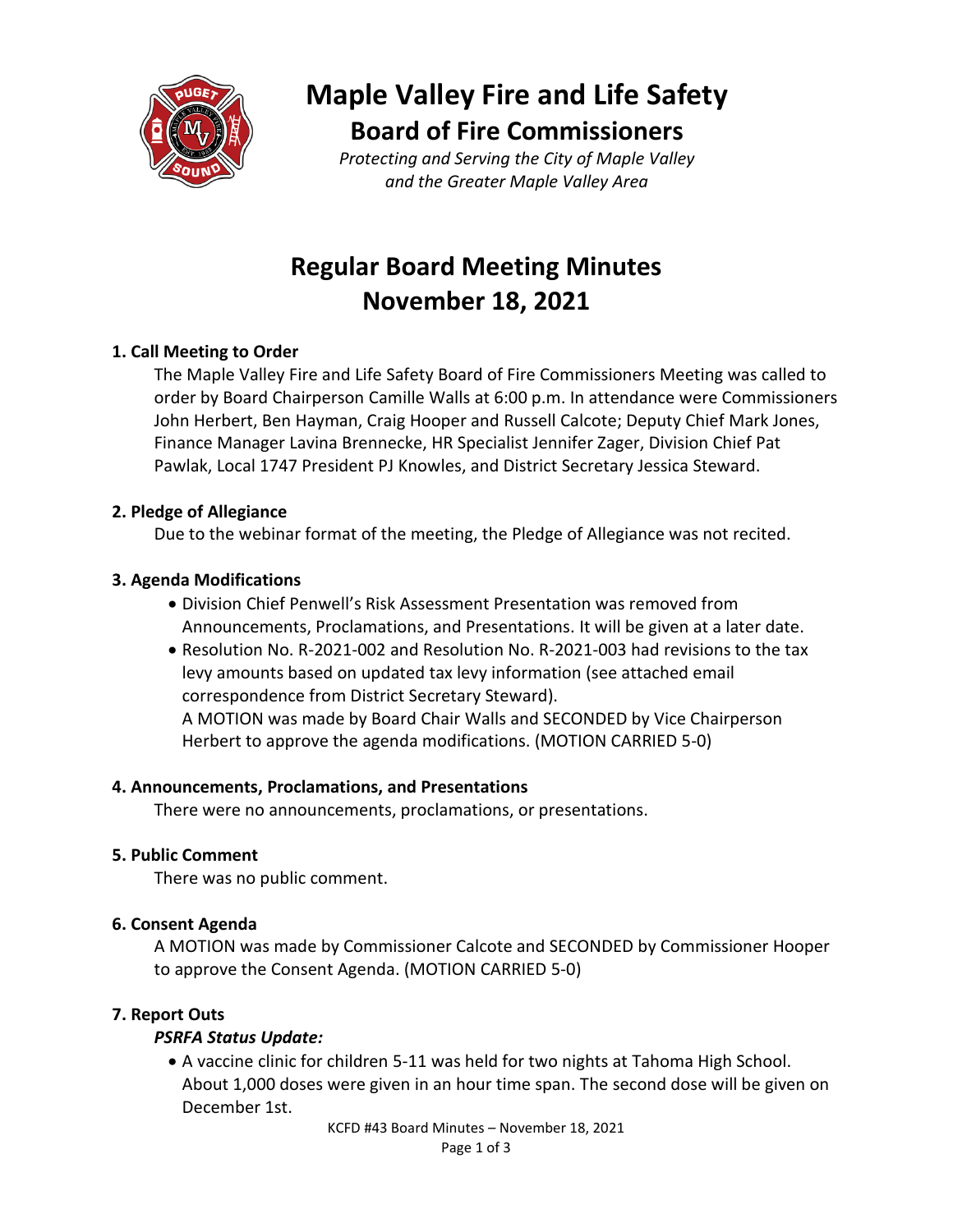- Deputy Chief Rich Burke of Eastside Fire & Rescue, who is currently running the South King County Fire Training Consortium, will retire on January 1st, 2022. Admin Division Chief Jimmy Webb will assume the role and begin the transition on December 12th. District Chief Dan Conroy will promote to Deputy Chief and oversee the Strategic Resource Management division. Chief Jones will focus on the Fire Garage Consortium and Facilities.
- Chief Jones shared a spreadsheet detailing the mileage on rigs in response to Board Chair Walls' inquiry at the last meeting. He reviewed which rigs will be surplused or will need to be soon. Smaller, more fuel efficient and cost-effective vehicles are being purchased and upfitting is only based on minimum need.

## *Financial Report:*

• Finance Director Brennecke reviewed the 2022 Preliminary Budget version 2 and its explanation of changes from version 1. She also explained the different types of fund balances. Asset preservation was briefly discussed.

A MOTION was made by Vice Chairperson Herbert and SECONDED by Commissioner Calcote to approve the 2022 preliminary budget (version 2) as presented. (MOTION CARRIED 5-0)

## *Local 1747:*

- Three-year Firefighter/Captain and Nurse CBA contracts are complete.
- Two new Union E-board members will be brought on starting in January.
- Board Chairperson Walls inquired if any Operations members were lost due to the vaccine mandate. Union President Knowles shared that all members were offered accommodations.

### **8. Correspondence**

There was no correspondence.

### **9. Unfinished Business**

There was no unfinished business.

### **10. New Business**

Resolution No. R-2021-002 Property Tax Levy Increase for 2022 A MOTION was made by Vice Chairperson Herbert and SECONDED by Board Chairperson Walls to approve Resolution No. R-2021-002 Property Tax Levy Increase for 2022. (MOTION CARRIED 5-0)

## Resolution No. R-2021-003 Annual Property Tax Resolution for 2021 To Be Collected in 2022

A MOTION was made by Commissioner Hayman and SECONDED by Commissioner Hooper to approve Resolution No. R-2021-003 Annual Property Tax Resolution for 2021 To Be Collected in 2022. (MOTION CARRIED 5-0)

## Draft District #43 Fund Balance Policy

It was determined that the District would benefit from having its own distinct fund balance policy, separate from the RFA's fund balance policy. Chief Jones and Finance

> KCFD #43 Board Minutes – November 18, 2021 Page 2 of 3